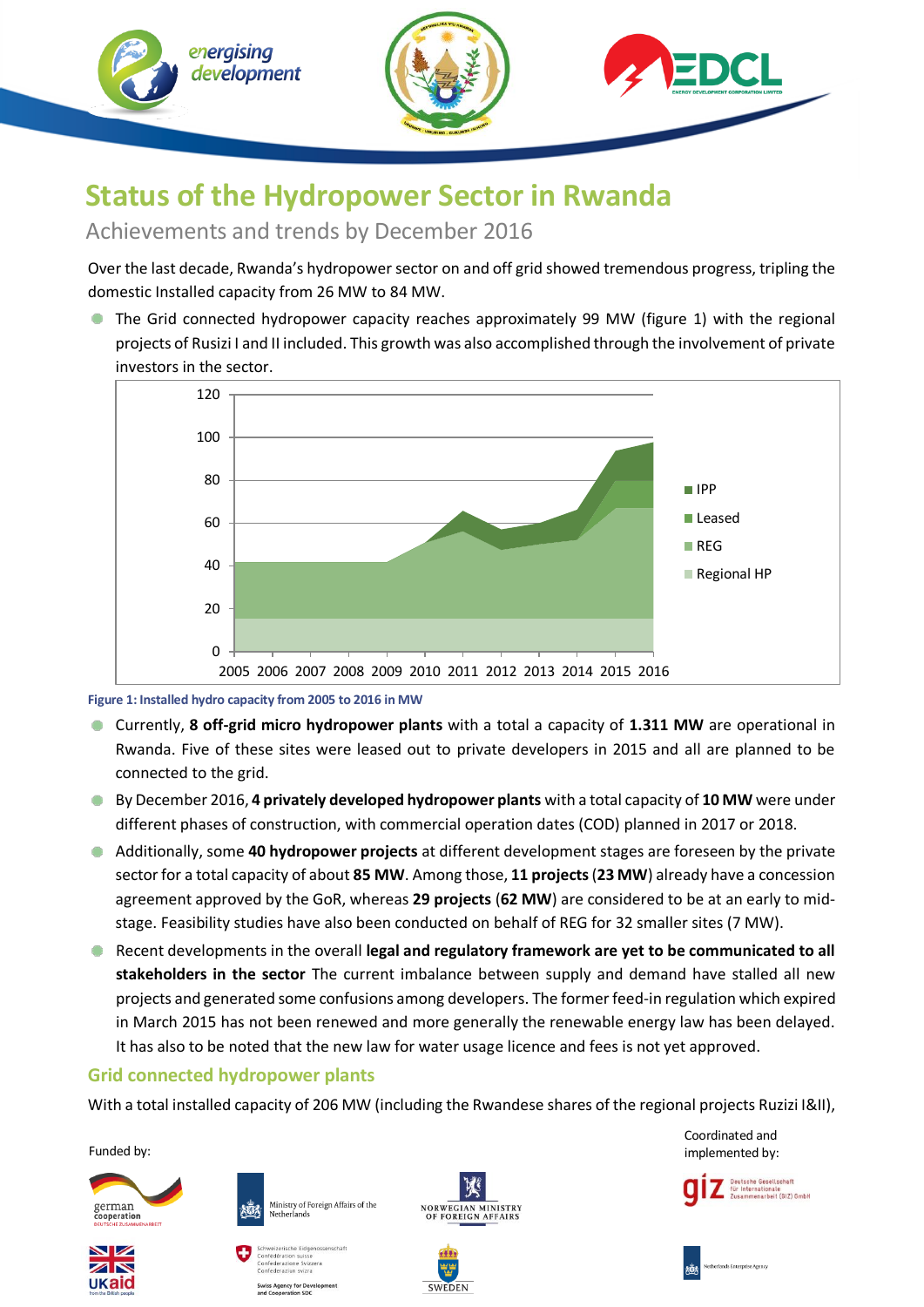hydropower makes up for approx. 50% of the total installed capacity of Rwanda. Solar power (5%) and thermal power plants (45%) fuelled with HFO, diesel, methane and peat complete the picture. In total, 19 grid connected hydropower plants are currently operated.

|                | <b>Project name</b>  | <b>Installed</b><br>capacity | <b>Year of</b><br>commissioning | <b>Ownership</b> | <b>Company</b>                                                | <b>Grant support by</b> |
|----------------|----------------------|------------------------------|---------------------------------|------------------|---------------------------------------------------------------|-------------------------|
|                |                      | (MW)                         |                                 |                  |                                                               |                         |
| 1              | Ruzizi I (DRC)       | 3.5                          | 1957                            | public/ SNEL     | SNEL/DRC                                                      |                         |
| $\overline{2}$ | <b>Ntaruka</b>       | 11.25                        | 1959                            | Public           | <b>REG/EUCL</b>                                               |                         |
| 3              | Mukungwa             | 12                           | 1982                            | Public           | <b>REG/EUCL</b>                                               |                         |
| $\overline{4}$ | Ruzizi II (regional) | 12                           | 1989                            | Public/SINELAC   | <b>SINELAC</b>                                                |                         |
| 5              | <b>Nshili</b>        | (0.4)                        | 2012                            | Public           | REG/EUCL (out of operation)                                   |                         |
| 6              | Nyabarongo I         | 28                           | 2014                            | Public           | <b>REG/EUCL</b>                                               |                         |
| $\overline{7}$ | Gisenyi              | 1.2                          | 1957                            | Leased           | Prime Energy Itd                                              |                         |
| 8              | Gihira               | 1.8                          | 1984                            | Leased           | Rwanda Mountain Tea Itd                                       |                         |
| 9              | Keya                 | 2.2                          | 2011                            | Leased           | Energicogel & Adre<br>Hydropower                              | <b>BTC</b>              |
| 10             | <b>Nkora</b>         | 0.68                         | 2011                            | Leased           | Energicogel & Adre<br>Hydropower                              | <b>BTC</b>              |
| 11             | Kimbili              | 0.3                          | 2011                            | Leased           | Energicogel & Adre<br>Hydropower                              | <b>BTC</b>              |
| 12             | Mukungwa II          | 2.5                          | 2013                            | Leased           | Prime Energy Itd                                              |                         |
| 13             | Rukarara II          | 2.2                          | 2014                            | Leased           | Prime Energy Itd                                              | EU & BTC                |
| 14             | Rugezi               | 2.2                          | 2011                            | Leased           | Rwanda Mountain Tea Itd                                       |                         |
| 15             | Murunda              | 0.1                          | 2010                            | Private          | <b>REPRO Itd</b>                                              | GIZ EnDev Rwanda        |
| 16             | Rukarara I           | 9                            | 2010                            | Leased           | Ngali Energy Itd                                              |                         |
| 17             | Mazimeru             | 0.5                          | 2012                            | Private          | Energie Nyaruguru Itd                                         | <b>GIZ EnDev Rwanda</b> |
| 18             | <b>Musarara</b>      | 0.4                          | 2013                            | Private          | <b>SOGEMR Itd</b>                                             | <b>GIZ EnDev Rwanda</b> |
| 19             | Giciye I             | $\overline{4}$               | 2014                            | Private          | Rwanda Mountain Tea Itd                                       |                         |
| 20             | Giciye II            | 4                            | 2016                            | Private          | Rwanda Mountain Tea Ltd                                       |                         |
| 21             | Mutobo               | 0.2                          | 2009                            | Leased           | <b>REPRO Itd</b>                                              | <b>UNIDO</b>            |
| 22             | Nyabahanga           | 0.2                          | 2012                            | Public           | GoR                                                           |                         |
| 23             | Janja                | 0.2                          | 2012                            | Leased           | Rwanda Energy UK Ltd &<br>Africa Energy Services Group<br>Itd |                         |
|                | <b>Total</b>         | 99.03                        |                                 |                  |                                                               |                         |

Table 1: On-grid hydropower plants in operation Source REG/MININFRA

The hydropower plants are either publicly owned and operated, leased to private companies, or privately owned (IPP). The publicly owned ones are managed by the national utility REG. These include larger plants such as Ntaruka, Mukungwa I and Nyabarongo I with a total capacity of 52 MW. 10 plants (19 MW) are privately operated through 25 year leasing agreements with the national utility. Finally, IPPs own and operate 5 plants (10 MW) out of which 3 were supported by EnDev Rwanda (the first 3 privately owned and operated plants in Rwanda: Murunda, 96 KW; Mazimeru, 500 kW and Musarara, 438 kW). EnDev is also supporting and financing 5 additional plants which are all under construction or at advanced development stage (Kavumu, 334 kW, Muhembe, 323 kW, Nyirantaruko, 1.450 MW, Nyirahindwe I and II, 1.293MW).

### **Off-grid micro hydropower plants**

There are currently 8 off-grid micro hydropower plants supplying isolated networks in Rwanda for a total capacity of 1.311 MW. These projects were originally developed by the GoR and handed over to local administration for management and operation. Following recurrent operation problems, most of these sites were leased out to private developers in 2015 and are planned to be connected to the grid at a later stage. There is also a number of non-inventoried pico hydropower plants in the range of 1-10 kW which are either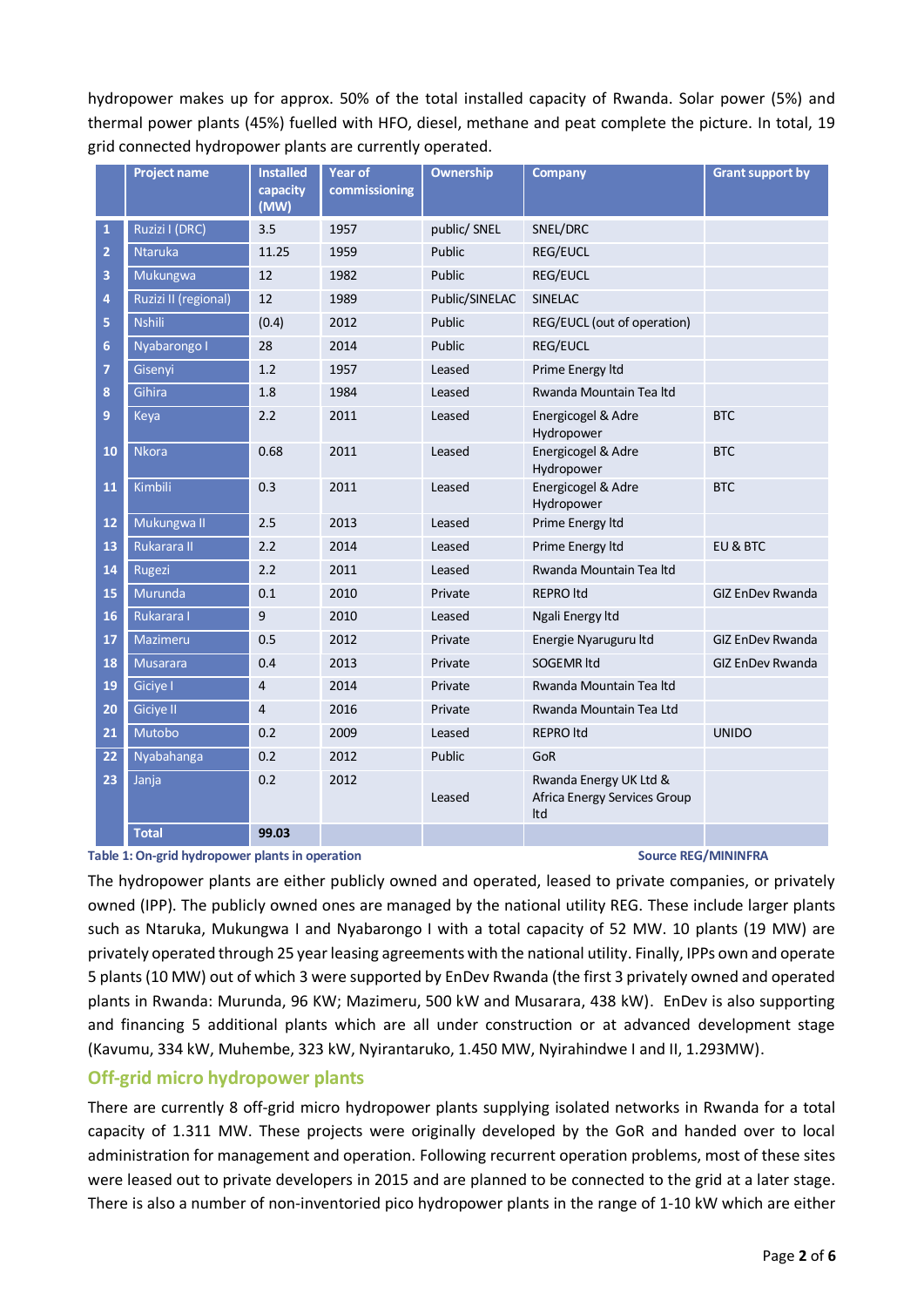#### publicly owned, operated by local communities or entirely private.

|                         | <b>Project name</b> | <b>Installed</b><br>capacity<br>(MW) | Year of<br>commissioning | <b>Ownership</b> | <b>Company</b>                                                       | <b>Grant support by</b> |
|-------------------------|---------------------|--------------------------------------|--------------------------|------------------|----------------------------------------------------------------------|-------------------------|
| 1                       | Nyamyotsi I         | 0.1                                  | 2007                     | Leased           | Energicogel & Adre<br>Hydropower                                     | <b>UNIDO</b>            |
| $\overline{2}$          | Agatobwe            | 0.2                                  | 2010                     | Leased           | Carera-Ederer & Tiger                                                | <b>UNIDO</b>            |
| $\overline{\mathbf{3}}$ | Nyamyotsi II        | 0.2                                  | 2011                     | Leased           | Energicogel & Adre<br>Hydropower                                     | <b>UNIDO</b>            |
| $\overline{4}$          | <b>Rushaki</b>      | 0.04                                 | 2011                     | public           | GoR                                                                  |                         |
| 5                       | Gashashi            | 0.2                                  | 2013                     | Leased           | Prime Energy Itd                                                     |                         |
| 6                       | Nyirabuhombohombo   | 0.5                                  | 2013                     | Leased           | Rwanda Energy UK Ltd &<br><b>Africa Energy Services</b><br>Group Itd |                         |
| $\overline{7}$          | Coforwa-Nyakabanda  | 0.06                                 | 1987                     | private          | Coopérative des<br>Fontainiers du Rwanda                             |                         |
| 8                       | <b>Nyakiramba</b>   | 0.011                                | 2016                     | private          | <b>ECOS Ltd</b>                                                      | GIZ                     |
|                         | <b>Total</b>        | 1.311                                |                          |                  |                                                                      |                         |

#### **Table 2: Existing Off-grid hydropower plants Source REG/MININFRA/EnDev RW**

#### **Hydropower plants under construction**

Today, privately driven hydropower projects for a total capacity of 12 MW are at different phases of construction, with commercial operation dates (COD) between 2017 and 2018 (see table 3).

|                         | <b>Project name</b> | <b>Installed</b><br>capacity<br>(MW) | Year of<br>commissioning | <b>Company</b>           | <b>Grant support by</b> |
|-------------------------|---------------------|--------------------------------------|--------------------------|--------------------------|-------------------------|
|                         | Gaseke              | 0.5                                  | 2017                     | Novel Energy Itd         | ESME (Worldbank)        |
| $\overline{2}$          | <b>Kigasa</b>       | 0.2                                  | 2017                     | <b>LED Solutions Itd</b> | ESME (Worldbank)        |
| $\overline{\mathbf{3}}$ | Nyundo              | $\overline{4}$                       | 2017                     | Amahoro Energy           | ESME (Worldbank)        |
| $\overline{4}$          | Ntaruka A           | $\overline{2}$                       | 2018                     | Ngali Energy             |                         |
| 5                       | Rukarara V          | 5                                    | 2017                     | <b>REFAD</b>             |                         |
| 6                       | Kavumu              | 0.3                                  | 2017                     | Mwange Kavumu MHP Itd    | <b>GIZ EnDev Rwanda</b> |
|                         | <b>Total</b>        | 12                                   |                          |                          |                         |

**Table 3: Hydropower plants under construction Source REG/MININFRA/EnDev RW**

#### **Projects under development**

. By December 2016, **11 hydropower projects** (**23 MW)** had their concession agreement approved by the GoR (see table 4). Most of these projects are currently in the process of sourcing funds.

|                | <b>Project name</b> | <b>Installed</b><br>capacity (MW) | <b>Company</b>                            | <b>Grant support by</b> |
|----------------|---------------------|-----------------------------------|-------------------------------------------|-------------------------|
| 1              | Gakenke Base I      | 2.9                               | Ngali Energy Itd                          |                         |
| $\overline{2}$ | Gakenke Base II     | 2.9                               | Ngali Energy Itd                          |                         |
| 3              | Ngororero           | 2.4                               | Ngali Energy Itd                          |                         |
| 4              | Rwondo              | 2.31                              | Ngali Energy Itd                          |                         |
| 5              | <b>Muhembe</b>      | 0.325                             | LED Solutions and Green energy Rwanda Itd | <b>GIZ EnDev Rwanda</b> |
| 6              | Nyirahindwe I       | 0.909                             | Mecamidi & DC Hydropower ltd              | <b>GIZ EnDev Rwanda</b> |
| $\overline{7}$ | Nyirahindwe II      | 0.359                             | Mecamidi & DC Hydropower ltd              | <b>GIZ EnDev Rwanda</b> |
| 8              | Nyirantaruko        | 1.263                             | Kochendoerfer FEE & LYV Itd               | <b>GIZ EnDev Rwanda</b> |
| 9              | Rubagabaga          | 0.28                              | Rubagabaga Itd                            | EEP                     |
| 10             | <b>Rukarara VI</b>  | 6.7                               | Prime Energy Itd                          |                         |
| 11             | Rwaza-Muko          | 2.6                               | DC Hydropower ltd                         |                         |
|                | <b>Total</b>        | 23.246                            |                                           |                         |

**Table 4: Hydropower projects at an advanced stage of development Source REG/MININFRA/EnDev RW**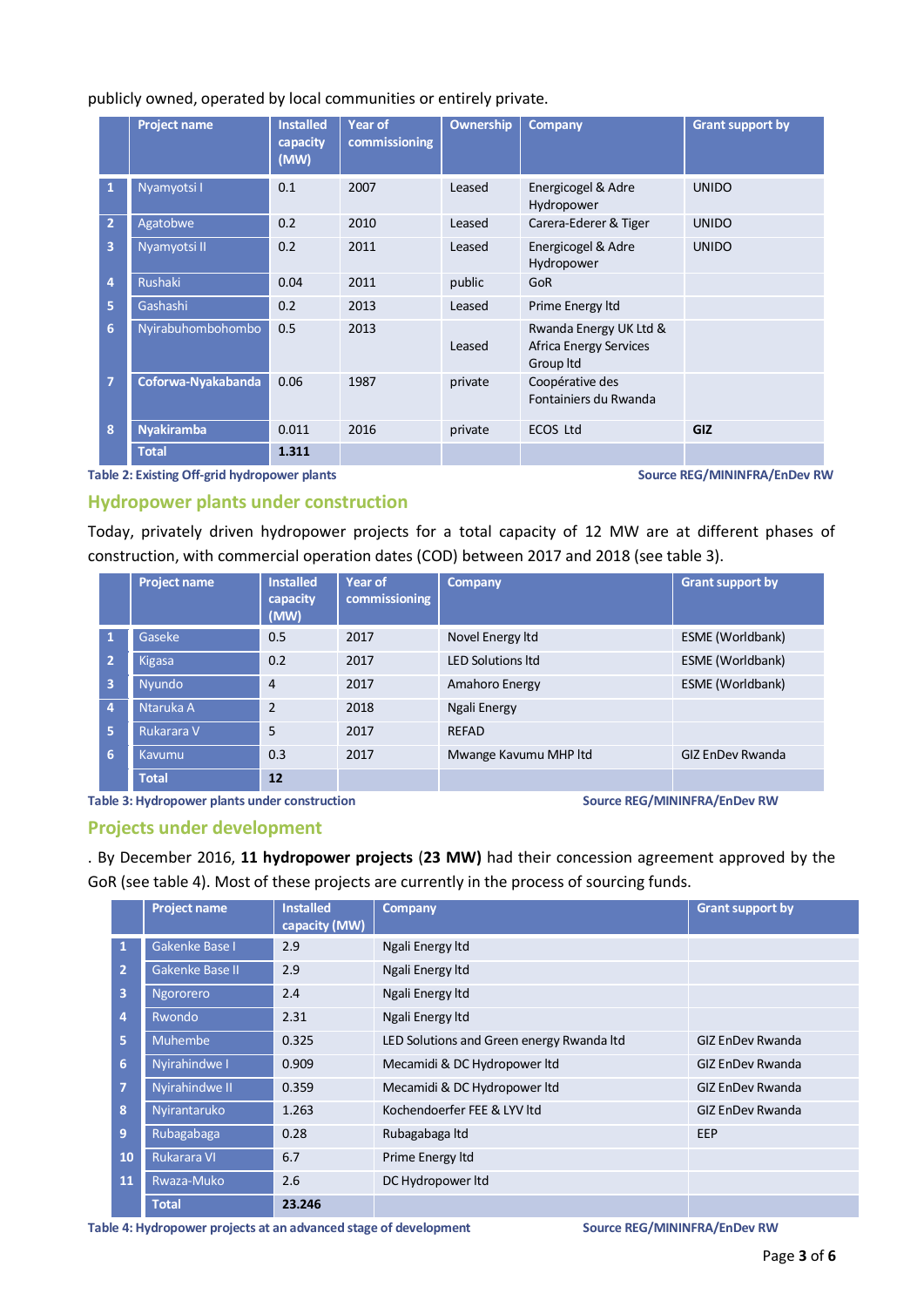## **Large hydropower projects under development**

Rwanda is increasing its power capacity by exploiting both national and regional hydropower resources. **Ruzizi III** and **Rusumo** are developed as regional initiatives, while the GoR is currently investigating the feasibility of **Nyabarongo II.**

- **Nyabarongo II 37.5 MW multipurpose project:** Feasibility studies are completed, the project consists of a hydroelectric plant, a large irrigation component and a water supply component.
- **Rusumo falls hydropower project:** The joint development of this project on the Akagera river bordering Rwanda, Burundi and Tanzania started in February 2012. The project is a run-off river scheme set to generate 81MW to be equally shared between the three partner countries. The project development is supported by AfDB and World Bank. The project has started and is planned to be commissioned in 2020.
- **Rusizi III regional hydropower project:** The project is developed by the EGL (Energie des Grands Lacs) ٠ the entity in charge of energy development within the CPGL (Communauté Economique des Pays des Grands Lacs). The project has a total capacity of 147MW out of which the Rwandese share represents 49 MW. The development process is supported by AfDB, AFD, EIB, EU, KfW and the WB. In March 2016, the GoR and AfDB signed a financing agreement of US\$ 24.17 million to support the construction of Ruzizi III.

#### **Legal and regulatory framework**

In general, Rwanda provides favourable investment conditions as regularly demonstrated in the international ranking. Private investments in Rwanda are most prominently governed by the following laws:

- **Public-Private Partnership Law** was recently gazetted. The law specifies options such as leaseoperate-develop (LOD), build-operate-transfer (BOT), and build-operate-own (BOO) for infrastructure concessions.
- **Law on Investment Promotion (2015)**, defining preferential tax rates for target sectors including energy, as well as accelerated depreciation, VAT exemption and tax holidays for larger investments.
- **Company Law (2010)**, providing the regulatory frame for company set-up and operation in Rwanda.
- **Law on Direct Tax on Income (2005) and VAT (2015)**, defining taxation levels for companies, products and services.

The **investment process for hydropower development**specifying required steps, procedures, and approvals such as PPA, concession and generation licence, is currently being harmonised to align with provisions of the new PPP Law. From 2012 to March 2015, a **Regulation on feed-in tariff** (REFIT) for hydropower facilitated the PPA negotiations setting tariff levels and defining responsibilities for the grid connection. A new REFIT regulation with increased tariffs and a standardised PPA template was proposed by RURA and is still under review. On the other hand, MINIRENA issued the **Surface Water Abstraction Authorisation** and the new law on **Water Usage Fee** is not yet approved. However, an improved coordination with other upstream water use activities is already in place to mitigate the risk of future water usage conflicts.

The lack of standardised processes and documents, as well as the questions around the long term vision of Rwanda for energy generation, are still big issues for the sector as this lack of visibility prevents companies from looking for funding and/or start preparing new projects. A general reflexion process would be needed in the hydro sector with all stakeholders involved to agree on a joint approach and give long term clarity to all. Ultimately, long term planning as well as a transparent and streamlined contracting process in the sector with fixed procedures, documents and tariff is essential to move away from this situation.

### **Public tenders for hydropower development**

Of the 69 hydropower feasibility studies developed in 2013, some have been awarded to private developers, whereas **9 sites have been tendered out** jointly by EWSA/REG and EnDev Rwanda in 2014. Following a two-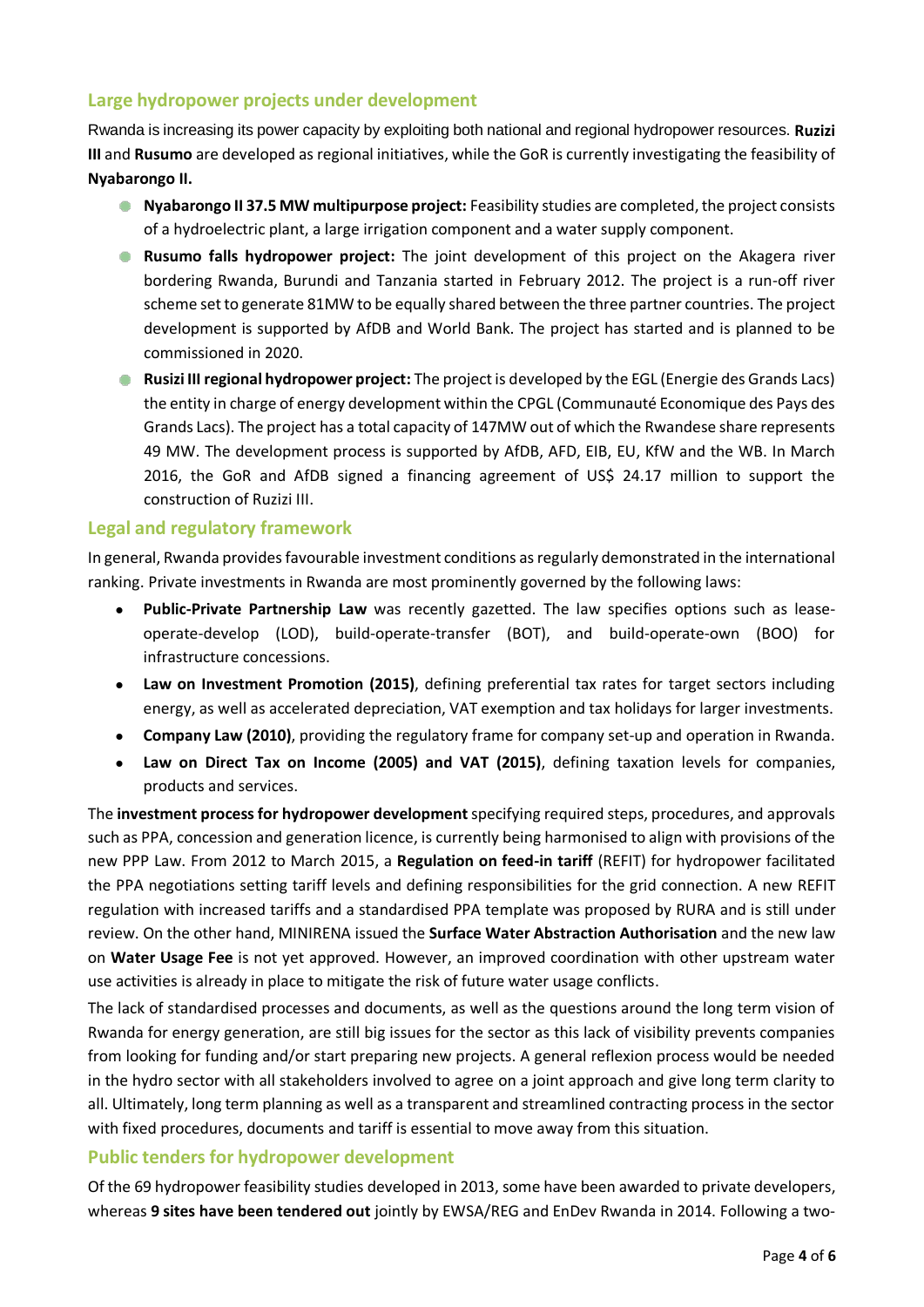stage tender process, 4 investors have been awarded the development of 6 sites. However, their development process was heavily delayed due to several factors including new regulation reforms in the energy sector such as the transformation of EWSA. In June 2016, PPAs and concession agreements have been signed for 4 of the six sites. EnDev, EDCL and the3 companies are working toward a grant agreement which is expected to be signed in April 2017

Following the success of the first IPPs in 2010, MININFRA requested GIZ/EnDev Rwanda to conduct a study to assess the viability of privatising publicly owned and operated MHPs. The study was carried out on five pilot MHP plants and examined the viability of these plants from both the private investor and government perspectives. In 2015, after a competitive selection started in 2014, the GoR successfully leased out 15 MHPs for 25 years to five companies including to partner companies of EnDev Rwanda such as REPRO for Mutobo MHPP, Kochendoerfer for Gisenyi, Mukungwa II and Rukarara II MHPP and CARERA for Agatobwe. The leasing agreements included clauses regarding investments that the companies are required to make in order to improve the plants' efficiency and reliability. The concessions' negotiations for most of the off-grid plants are also being conducted. The delay taken by this process is mainly due to the fact that no agreement on tariffs could be reached, given the significant amount of investment required for the plants' rehabilitation and connection.

#### **Private sector investment in hydropower**

About **30 companies, both Rwandese and international** are currently involved in hydropower projects in Rwanda. In 2006, EnDev Rwanda started the PSP Hydro programme and between 2010 and 2013, Rwanda's first privately build, operated and owned MHPs started operations. In Total EnDev, through its different phases has provided around EUR 4 Mio and leveraged EUR 12 Mio of investments by the private sector. Furthermore, several joint-ventures between local and international companies were formed to respond to call for tenders to build, operate and own MHP plants. Partnerships between local and international companies mean a win-win situation mitigating the international companies' investment risk, while providing access to financing and technical expertise to Rwandese companies.

Some of the companies who have invested in one or more MHP projects are looking to increase their portfolio and have gained confidence and experience in developing, building and managing plants. Consequently, the total investment volume for private sector driven hydropower plants in construction and advanced development stage can be estimated at USD 150 Mio.

The energy private developers' association, EPD, working under the umbrella of the Private Sector Federation (PSF) of Rwanda is a legal professional association regrouping more than 80 companies operating in energy sector in Rwanda. EPD focuses on advocacy of its members, encouraging good collaboration and partnership among members and attracting foreign companies and investors to work with local companies.